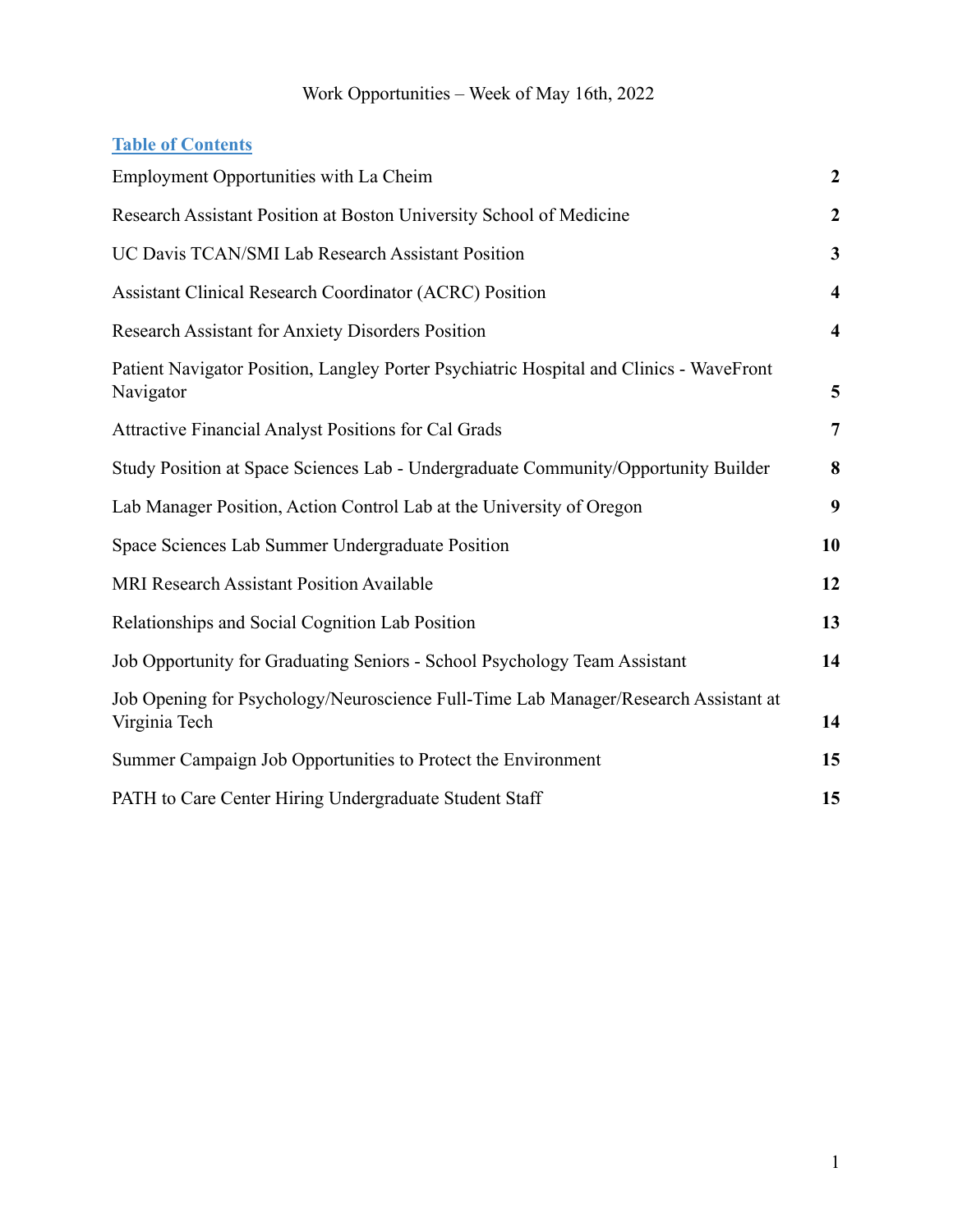# <span id="page-1-0"></span>**Employment Opportunities with La Cheim**

La Cheim provides educational and mental health services throughout Alameda and Contra Costa County at our nonpublic schools, community mental health center, therapeutic behavioral services program, and residential treatment center. They are actively recruiting early career professionals in search of employment opportunities in their chosen careers. They currently have several positions that they are recruiting for, one being for our STRTP program that works with adolescent boys ages 12-17.

These are the job opportunities with La Cheim:

- [STRTP Direct Care Staff AM Shift La Cheim](https://drive.google.com/file/d/1CTtZ9C9uM2gZKdXsUxbSDfJ-a6KUjZvJ/view?usp=sharing)
- [STRTP Direct Care Staff PM Shift La Cheim](https://drive.google.com/file/d/1UzEs8zW81SNRs_ZoOrF-nDNeyi-Q8Kxx/view?usp=sharing)
- [TBS Specialist PT-BA-Intership-Practicum La Cheim](https://drive.google.com/file/d/17SnY9dBP-sb2noR1Z1KhYIcMtZflK5cX/view?usp=sharing)

We ask that interested applicants send their resumes to [careers@lacheim.org](mailto:careers@lacheim.org) or directly to [erika@lacheim.org.](mailto:erika@lacheim.org)

# <span id="page-1-1"></span>**Research Assistant Position at Boston University School of Medicine**

Psychology Research Assistant Women's Health Sciences Division, National Center for PTSD Boston University School of Medicine VA Boston Healthcare System, Boston, MA

## **Job Description:**

Seeking a full-time Research Assistant to provide assistance with two projects funded by the National Institute of Mental Health (NIMH). With Drs. Suzanne Pineles and Ed Pace-Schott, the research assistant, will assist with the implementation of a mechanistic clinical trial investigating circadian effects on the efficacy of Prolonged Exposure (PE) therapy for PTSD. With Dr. Joseph Carpenter, the research assistant will help coordinate a clinical trial examining the effects of integrating a Memory Support intervention into Cognitive Processing Therapy for PTSD. Duties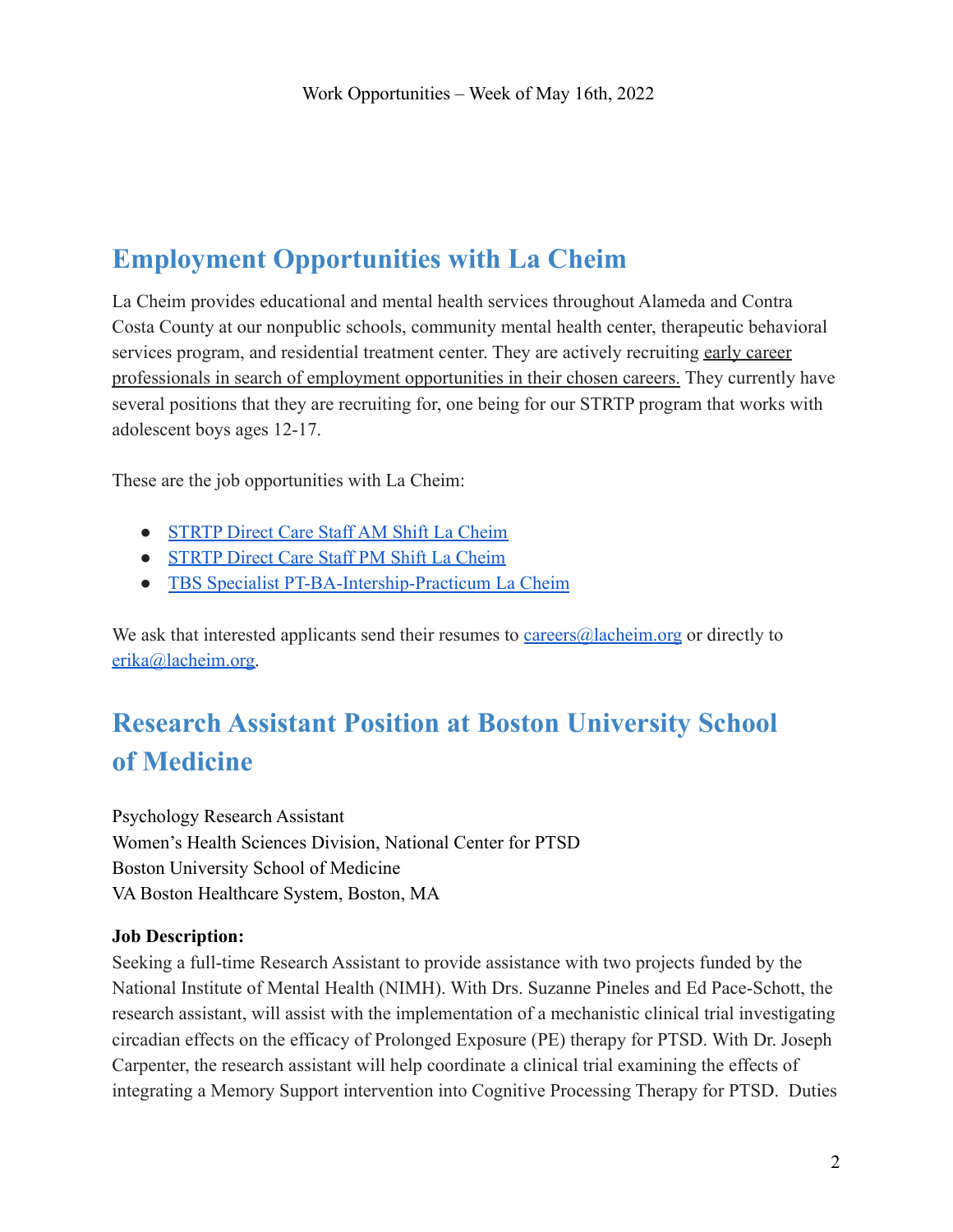across these studies will include, but not be limited to, the following: conducting telephone and in-person screening sessions, administering psychophysiological testing, administering and scoring neuropsychological assessments and tests of treatment-related learning and memory, assisting participants with at-home cortisol sample collection, preparing and maintaining IRBand grant-related reports, and data entry, cleaning, and management. This individual may also be involved in various tasks associated with the preparation, implementation, and dissemination of study findings. This is an ideal position for individuals interested in gaining clinical research experience that will make them competitive for graduate training related in clinical psychology or related disciplines.

This research assistant will be employed through Boston University School of Medicine and will be located at VA Boston Healthcare System in the Jamaica Plain neighborhood of Boston, MA. Annual salary for a full-time bachelors-level candidate will be approximately \$40,000.

#### **Requirements:**

Bachelor's degree in psychology or a closely related discipline; research experience.

**Time Commitment:** Two years, with the possibility of an extension.

**Anticipated Start Date:** June 2022

**Applicants should submit the following:** 1) a letter describing their interest in the position and related career goals, 2) a curriculum vita or resume, 3) a current unofficial transcript, and 4) contact information for three references to: Suzanne Pineles, Ph.D. ([Suzanne.Pineles@va.gov\)](mailto:Suzanne.Pineles@va.gov) & Joseph Carpenter, Ph.D. ([Joseph.Carpenter@va.gov](mailto:Joseph.Carpenter@va.gov))

# <span id="page-2-0"></span>**UC Davis TCAN/SMI Lab Research Assistant Position**

The Department of Neurobiology, Physiology and Behavior at the University of California, Davis invites applications for qualified Junior Specialists to serve as the study coordinator for the Defining the Neural Circuitry of Agency Deficits in Psychotic Disorders study at UC Davis Medical Center. Please send the following job listing out to any listservs containing recent graduates who may be interested in a post-graduate, full-time research position (if you are not the appropriate contact person for this purpose, please share the contact information for the suggested contact):

This study is under the direction of Dr. Wilsaan Joiner and in collaboration with Dr. Cameron Carter's Translational Cognitive and Affective Neuroscience (TCAN) Laboratory. The incumbent will benefit from the opportunity to take part in research that spans two laboratories with expertise in sensorimotor integration and psychosis. Office space and the majority of daily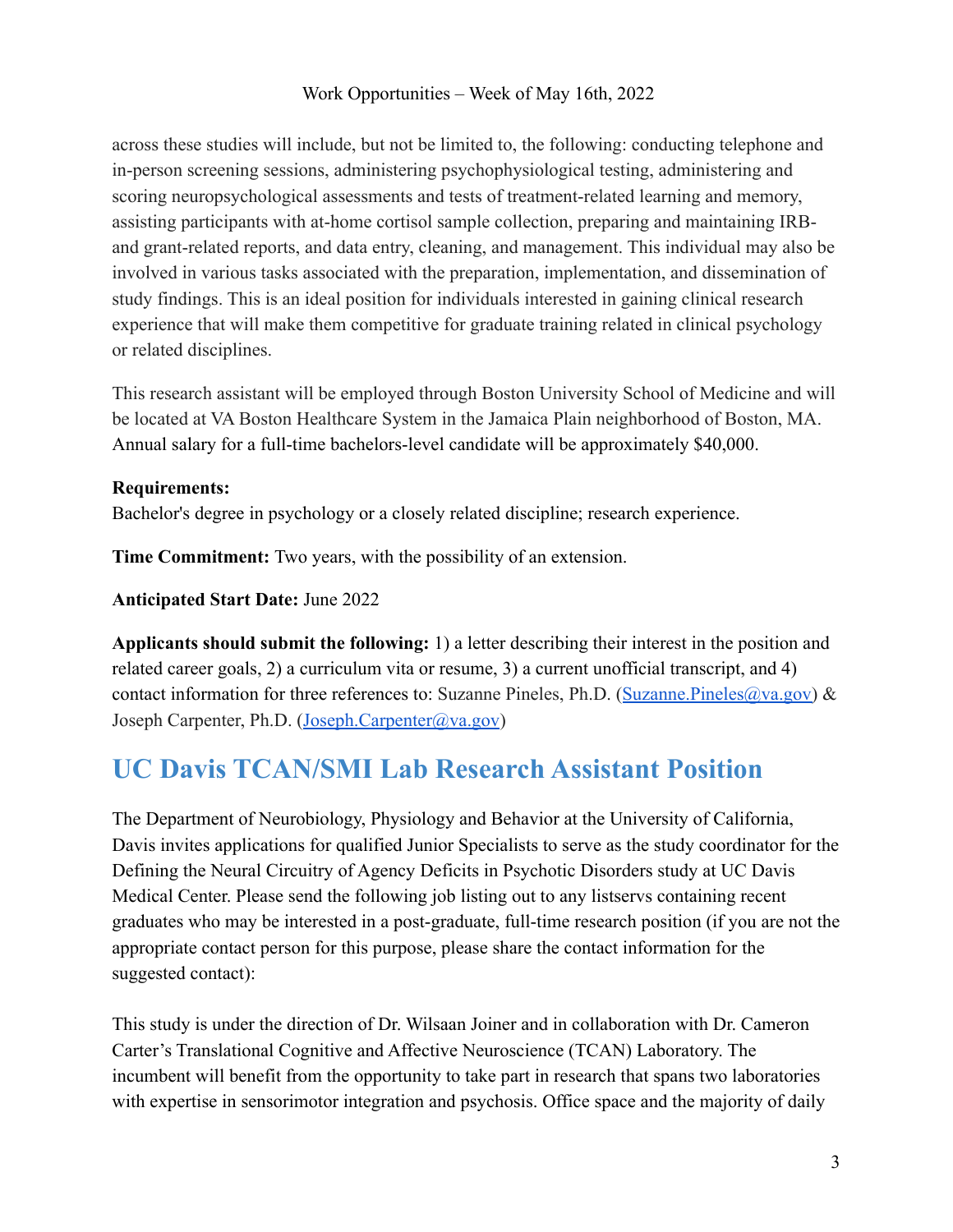research activities will take place at the UC Davis Imaging Research Center in Sacramento with visits to the Sensorimotor Integration Laboratory in Davis as needed.

For more information about the lab, please visit <https://joinermotorlab.weebly.com/> and <https://carterlab.ucdavis.edu/front/index.php>

Please complete the application at <https://recruit.ucdavis.edu/JPF04816>

Applications can only be accepted via the UC Davis Recruit website. Positions have a one-year appointment with an additional year based on performance, and we strongly consider applicants who are able to consider a two-year commitment. For any additional questions about the positions, please contact Staci Board [\(sboard@ucdavis.edu](mailto:sboard@ucdavis.edu)).

# <span id="page-3-0"></span>**Assistant Clinical Research Coordinator (ACRC) Position**

The Cancer Survivorship Research Team (CSRT) at Stanford University is currently recruiting an assistant clinical research coordinator (ACRC). This is an opportunity to learn about cognitive neuroscience research methods, design, and practice as well as clinical trials with breast cancer patients. This position would appeal to those interested in neurocognitive function, sleep, cancer, and cancer survivorship. The ACRC will conduct recruitment and screening, neuropsychological testing and scoring, data entry, and MRI scanning. We are looking for an ACRC who can work during standard business hours with flexibility to work on evenings and weekends when there is a need. Minimum of one year commitment is required.

Successful candidates will be contacted immediately. Please review our job posting for additional details: [careersearch.stanford.edu/jobs/assistant-clinical-research-coordinator-15742](https://careersearch.stanford.edu/jobs/assistant-clinical-research-coordinator-15742)

# <span id="page-3-1"></span>**Research Assistant for Anxiety Disorders Position**

## **PSYCHOLOGY RESEARCH ASSISTANT:**

The Anxiety Disorders Center at the Institute of Living/Hartford Hospital is seeking a full-time Research Assistant to coordinate projects in psychological and psychiatric research. Primary responsibilities will be on studies investigating the psychophysiology of decision making in patients with hoarding disorder. Duties will include participant recruitment, collecting study data, and database management. Other responsibilities may include assistance with grant preparation and article writing, preparation of study materials, and data analysis. The research assistant will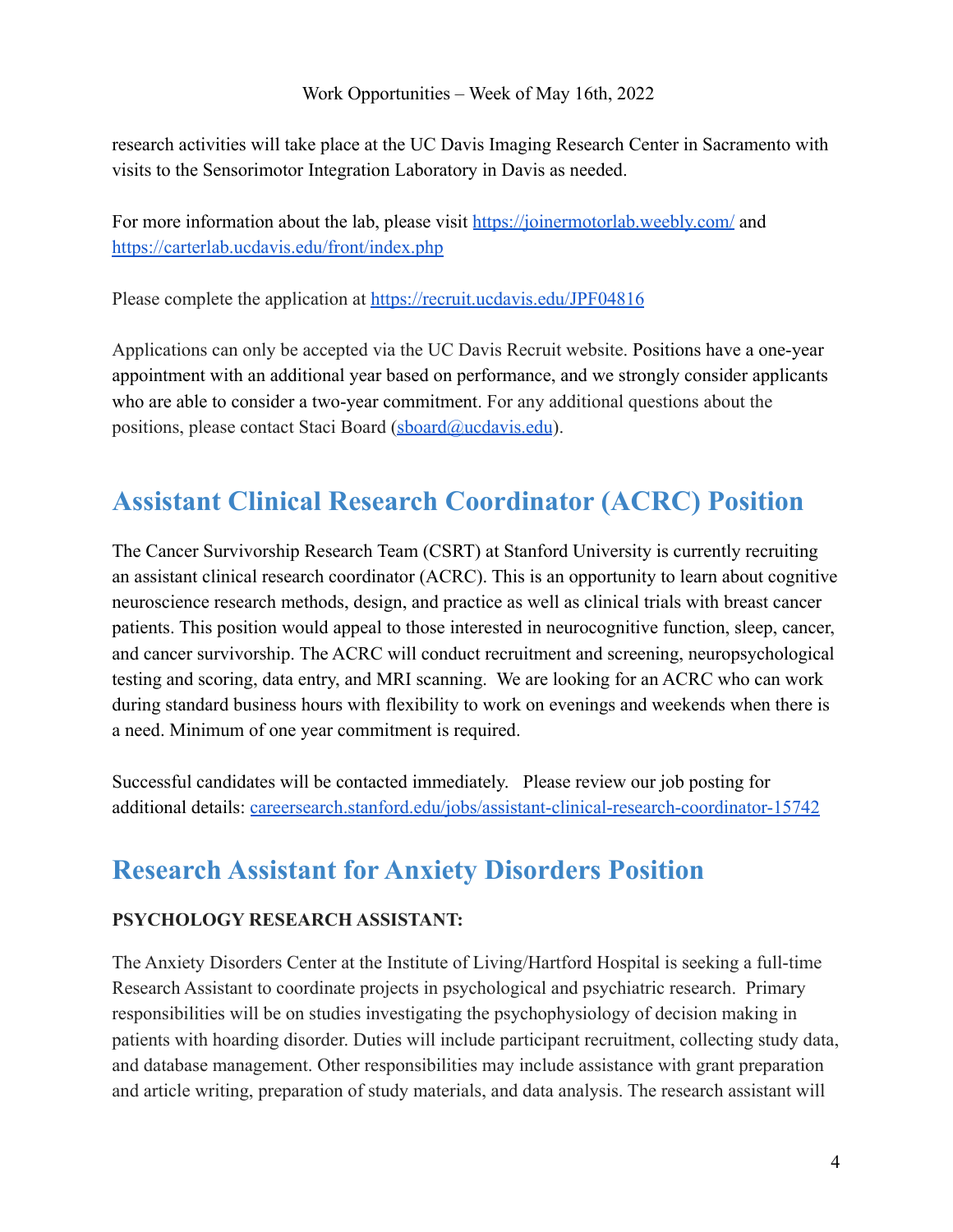have opportunities to co-author scientific papers and journal articles. This position requires work on site at the Institute of Living.

Qualifications include a BA/BS in psychology or related field, including coursework in research methods and/or statistics. An advanced degree beyond the BA/BS is not needed. Successful candidates will demonstrate a conscientious work style and strong interpersonal skills. This is an excellent entry-level position for a college graduate who is interested in gaining additional research experience before going on to graduate study.

Please email cover letter and resume/curriculum vitae to: Gretchen J. Diefenbach, Ph.D. at [Gretchen.Diefenbach@hhchealth.org.](mailto:Gretchen.Diefenbach@hhchealth.org)

# <span id="page-4-0"></span>**Patient Navigator Position, Langley Porter Psychiatric Hospital and Clinics - WaveFront Navigator**

#### **Job Summary**

Involves providing non-clinical support, guidance and assistance for patients and families as they navigate through complex healthcare environments. Primary goals are to increase patient satisfaction, and to optimize care and outcomes. Acts as a communication liaison to understand the patient's non-clinical individual needs, desires, and concerns. Guides the patient and family to a broad range of services, amenities, and information to promote healing and ensure satisfaction with the patient care experience.

#### **Required Qualifications**

- Bachelor's degree
- Strong general clinical knowledge in a variety of modalities, or significant expertise in a specialty area. Ability to assess patient needs and make appropriate referrals for ancillary support services and programs.
- Advanced skills in assessing patient's grievances and locating appropriate resources to get issues resolved. Skills to intervene and assist with patient's questions or concerns about treatment plans.
- Excellent customer service skills, working with a high volume and high expectations customer base. Ability to support patients with a wide variety of clinical and non-clinical needs.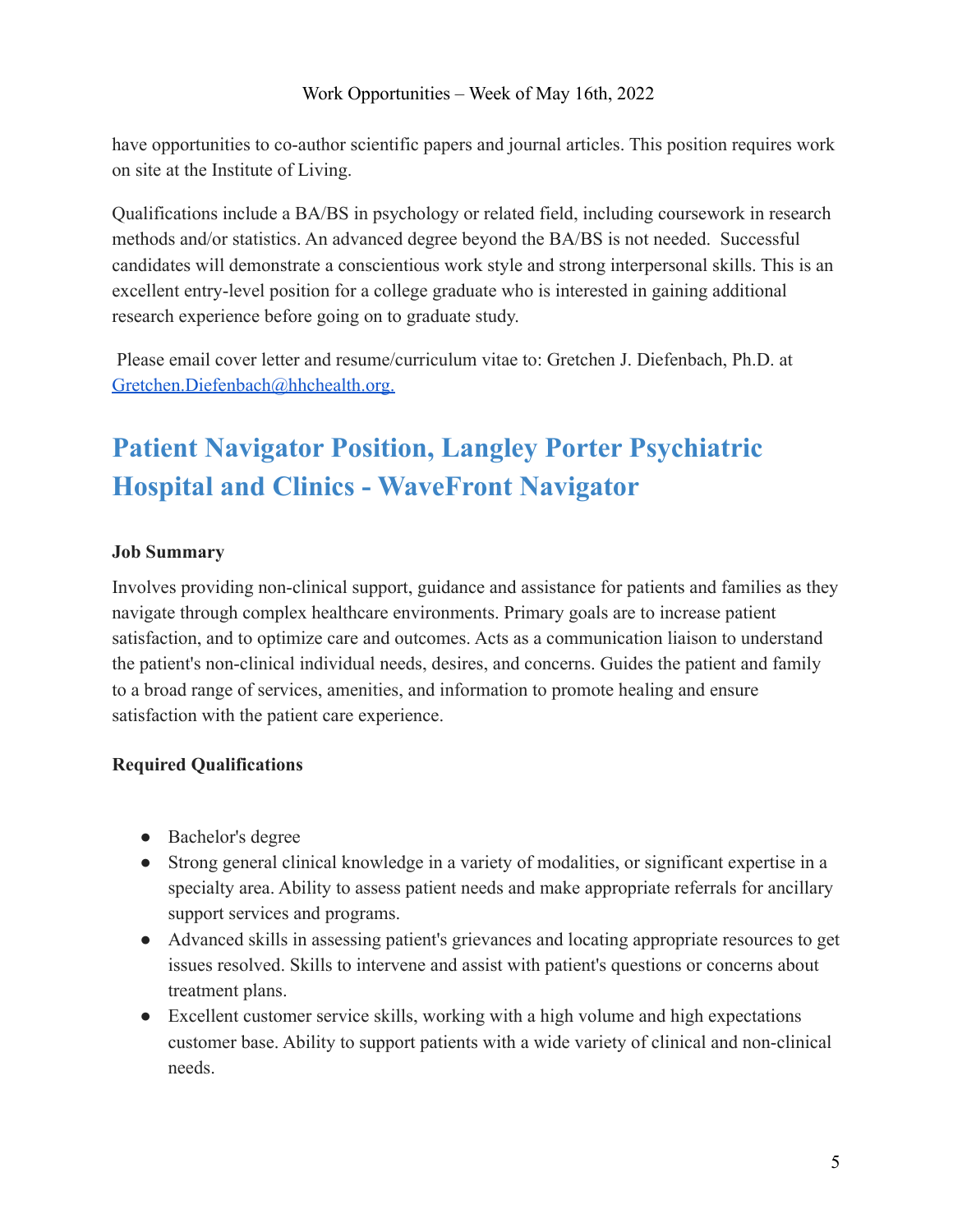- Ability to work in a complex, multi-divisional environment with the skills to establish priorities, set objectives and achieve stated goals. Ability to utilize project management tools. Excellent analytical and problem-solving skills.
- Clear and concise communication skills to teach patients about complex, sensitive clinical issues.
- Proficiency with Windows-based software including Microsoft Word, Excel, Outlook. Knowledge of computer systems and software used in functional areas.
- Prior experience in working with parents, children, and families
- Experience working with populations of diverse ethnicity, gender identity, and sexual orientation
- Ability to prioritize; work independently, excellent follow-up, work well under pressure and deadlines
- Demonstrated excellent attendance and reliability
- Demonstrated ability to assess suicide and violence risk
- Demonstrated ability to work harmoniously with colleagues as a member of the treatment team
- This position requires flexibility to orient and work at all UCSF Medical Center locations and may include weekend shifts
- Active Crisis Prevention Institute (CPI) training within six months of hire
- Experience working with children and families

## **Preferred Qualifications**

- Licensed in the State of California (LCSW, LMFT)
- Psychology, Social Work, or related area and / or equivalent experience / training.
- Recent patient care experience in a behavioral health setting
- Demonstrated knowledge of mental health system in SF bay area, and demonstrated ability to navigate mental health system to organize services for patients and family members
- Proficiency in second language, Spanish, Cantonese, Mandarin

The complete job description and application can be found [here.](https://sjobs.brassring.com/TGnewUI/Search/home/HomeWithPreLoad?PageType=JobDetails&partnerid=6495&siteid=5861&Areq=64504BR#jobDetails=3254986_5861)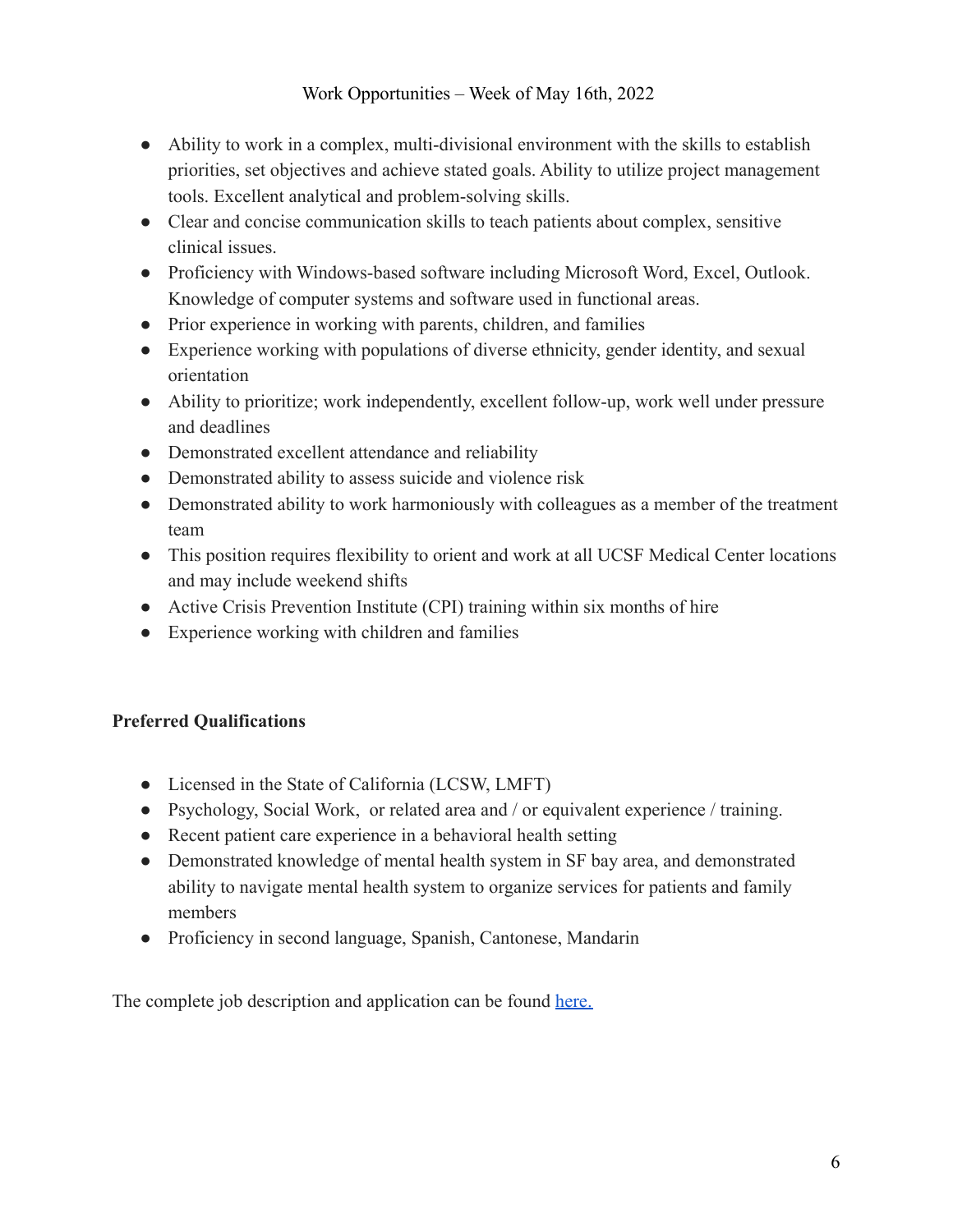# <span id="page-6-0"></span>**Attractive Financial Analyst Positions for Cal Grads**

Portola Partners is a large\*, independent wealth-management firm. We welcome seniors, non-MBA master's degree candidates, or recent Cal graduates to apply for attractive Financial Analyst positions based in Silicon Valley for a July 2022 start. Our current analysts graduated from Amherst, University of Chicago, Cornell, UCLA, Penn, Pomona, Princeton, Stanford, and Yale. Past Financial Analysts have a very strong track record of admission to top-tier business schools. We hope to hire great team players who have the long-term potential to become partners in our firm. Students may learn more by visiting us online at [www.portolapartnersllc.com](http://www.portolapartnersllc.com/). We encourage interested candidates to join us during the Summer Internship & Career Fair on Wednesday, April 13, 2022. Candidates can sign up to attend the career fair on Handshake: [https://berkeley.joinhandshake.com/career\\_fairs/31693/student\\_preview?token=jKuXEjRfTHYA](https://berkeley.joinhandshake.com/career_fairs/31693/student_preview?token=jKuXEjRfTHYAhBr0AQ4mi1UJfuNaZYV9o4csjRVDj9sJrzpaNID6PQ) [hBr0AQ4mi1UJfuNaZYV9o4csjRVDj9sJrzpaNID6PQ.](https://berkeley.joinhandshake.com/career_fairs/31693/student_preview?token=jKuXEjRfTHYAhBr0AQ4mi1UJfuNaZYV9o4csjRVDj9sJrzpaNID6PQ)

We invite students to submit resumes and interview materials to our job application portal: <https://portolapartnersllc.bamboohr.com/jobs/view.php?id=90>. This position is also posted on Handshake. We are actively selecting candidates to participate in first round video interviews. Please feel free to share this information with Cal friends who might be interested.

Portola Partners provides sophisticated investment advice and integrated comprehensive planning to respected families, foundations, and endowments, many of whom have made significant contributions to the world. Our business model allows us to do what is right for our clients. Careful to minimize conflicts of interest with our clients, we neither sell products nor receive commissions. We grow through word-of-mouth referrals; no one on our team engages in any cold-calling activities. We welcome candidates who wish to join a close-knit team with a high degree of camaraderie, collaboration, mentorship, and professional standards. We give substantial early responsibility and client contact to Financial Analysts. We provide many opportunities for learning, enrichment, and career development. We are committed to a healthy work-life balance, and our Financial Analysts work significantly fewer hours than analysts in comparable positions. Nevertheless, compensation is highly competitive with top-tier banks and consulting firms.

We seek colleagues who are highly ethical, empathetic, team-oriented, analytical, motivated, and intellectually curious. Ideal candidates will possess great interpersonal skills, excellent judgment, broad problem-solving skills, and a professional, service-oriented demeanor.

Thank you very much for your interest.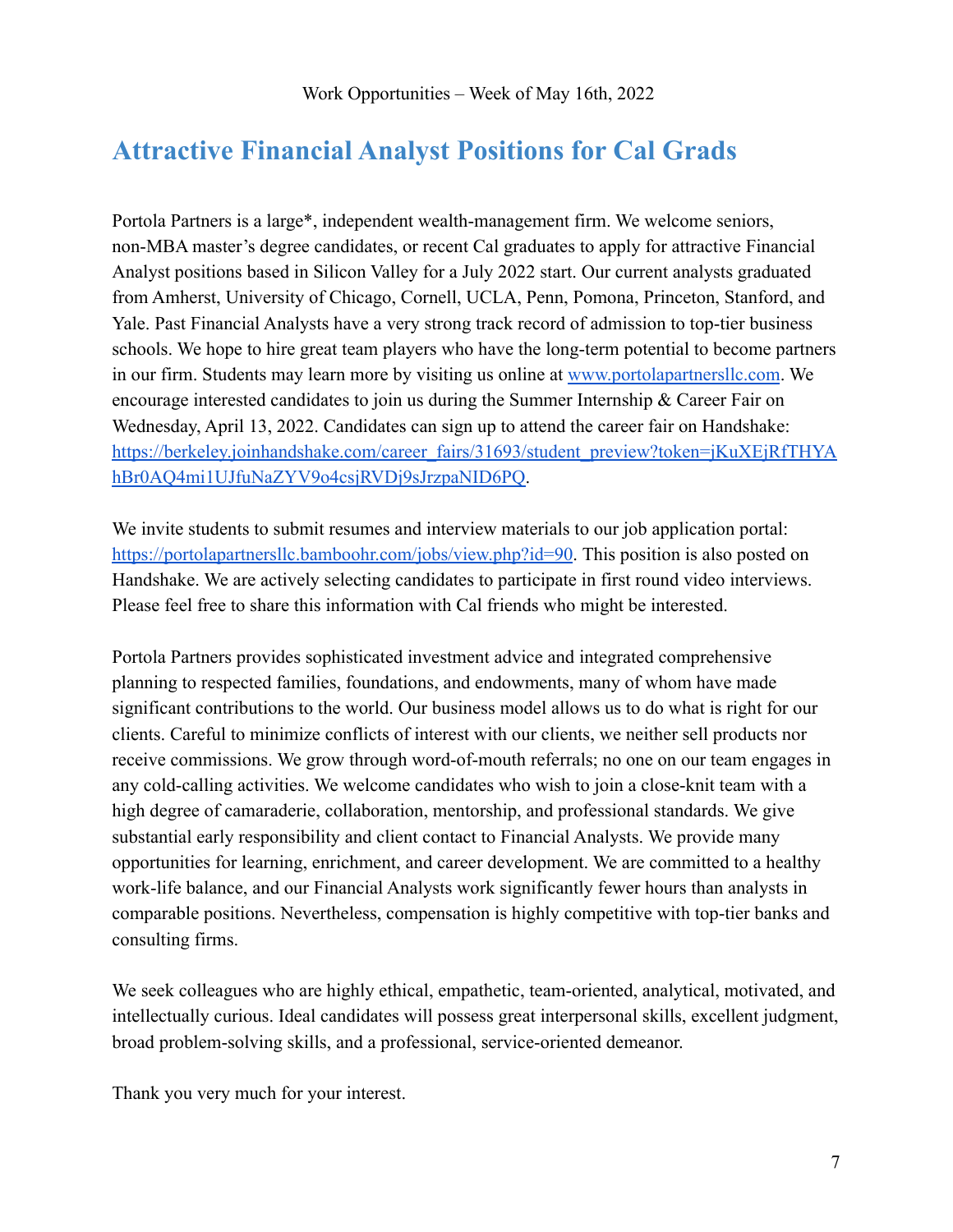*\* Portola has over \$5 billion of assets under management, over \$10 billion of aggregate client net worth, and almost 30 professionals. Portola is affiliated with CI Private Wealth, which in the US has approximately \$133 billion of AUM and over 800 professionals.*

# <span id="page-7-0"></span>**Study Position at Space Sciences Lab - Undergraduate Community/Opportunity Builder**

**Job Title:** Undergraduate Community and Opportunity Builder (Work-Study)

**Site:** Space Sciences Laboratory (however, most of the work can be done remotely)

**Background:** [UC Berkeley's Space Sciences Laboratory](https://www.ssl.berkeley.edu/) (SSL) has a long history of successful undergraduate student education, training, and mentorship via significant involvement in both Low Cost Access to Space (LCAS) missions (e.g. balloons, sounding rockets, and CubeSats), as well as groundbreaking NASA spacecraft investigations. SSL undergraduates work directly with university research and engineering groups that are on the cutting-edge of space science exploration, and thus have a unique opportunity to develop important knowledge and skills for 21st century careers in space science, aerospace, astronomy, data science, engineering, computer science, and other related STEM fields. Coordination and support of undergraduate education at SSL is key to our students' success, and requires community building, recruitment of students from underrepresented groups, as well as collaboration with other campus entities.

**Duties:** SSL is seeking a student to assist with maintaining and continuing to build a real, active, equitable, and supportive undergraduate student community at the lab, as well as with coordinating and increasing undergraduate student opportunities at SSL and increasing SSL's connections with other undergraduate education entities on campus. Job duties include (but are not limited to): maintaining and creating new communication and other community building tools and activities for SSL undergraduates (including monthly seminars, social events, etc.); inspiring SSL researchers and engineers to create new undergraduate opportunities that welcome them as full mission team members; serving as a resource and sounding board for undergraduates working at SSL who may need support for a variety of reasons; expanding and managing undergraduate information on SSL's website/social media; representing SSL at UC Berkeley undergraduate job fairs and other similar events; and communicating and coordinating with project leads and other SSL partners as required.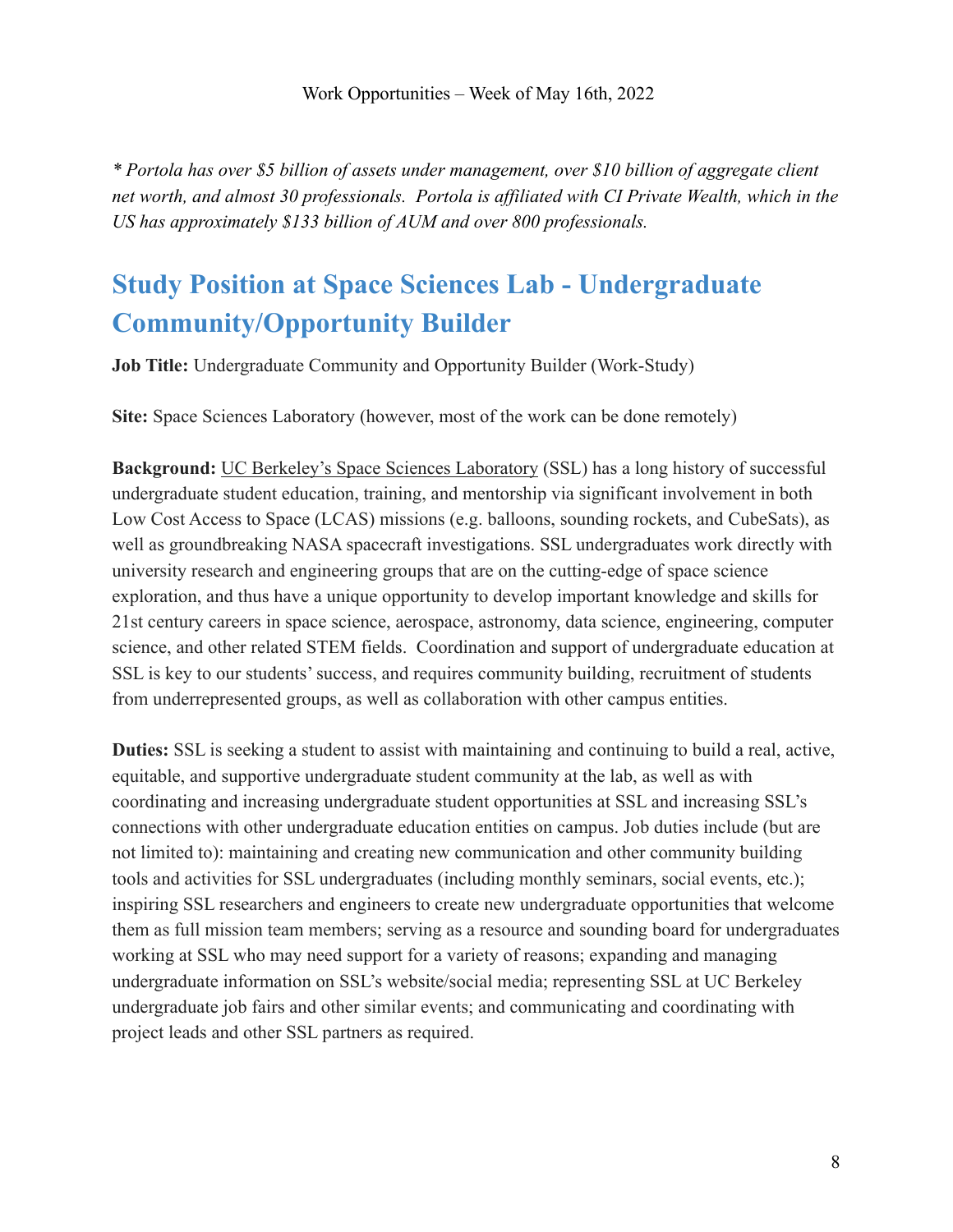**Qualifications:** The ideal candidate has a solid, demonstrable history of building and managing diverse **supportive** student communities on a college or university campus. The candidate should also have some experience working and communicating **successfully** with active STEM-based faculty, researchers, and/or engineers. Prior interdisciplinary team experience is highly desirable, as is previous undergraduate research experience. Some educational background related to astronomy/space science is also preferred (but not essential). Keen attention to detail required. Must have **excellent** written/verbal communication and interpersonal skills and be able to follow directions well yet work independently. Prior experience working with website content (especially WordPress) and social media platforms (especially Instagram) also preferred. Meeting and/or event management experience is an added plus.

**Start Date:** May 19, 2022

**Time Commitment:** This is a **year-round** Work-Study position with an expectation that the student will work over the summer.

**Hours:** Variable, but averages to about 4-5 hours/week

**Wage:** This is a paid position at \$18/hour

**How to Apply:** Please submit resume and cover letter highlighting qualifications to Dan Zevin at [dzevin@ssl.berkeley.edu](mailto:dzevin@ssl.berkeley.edu)

**Deadline:** Position is open until filled.

# <span id="page-8-0"></span>**Lab Manager Position, Action Control Lab at the University of Oregon**

The Action Control Lab ([https://actioncontrollab.uoregon.edu\)](https://actioncontrollab.uoregon.edu) in the Department of Human Physiology and the Institute of Neuroscience at the University of Oregon is seeking a Laboratory Manager/Research Associate to work on an NIH-funded project investigating the computational roles of inhibition in the human motor system. The Laboratory Manager will be responsible for managing the daily operations of the laboratory. Specific roles will include organizing research materials, scheduling research meetings, recruiting human subjects, testing human subjects, collecting data, analyzing data, and preparing reports of the research for dissemination.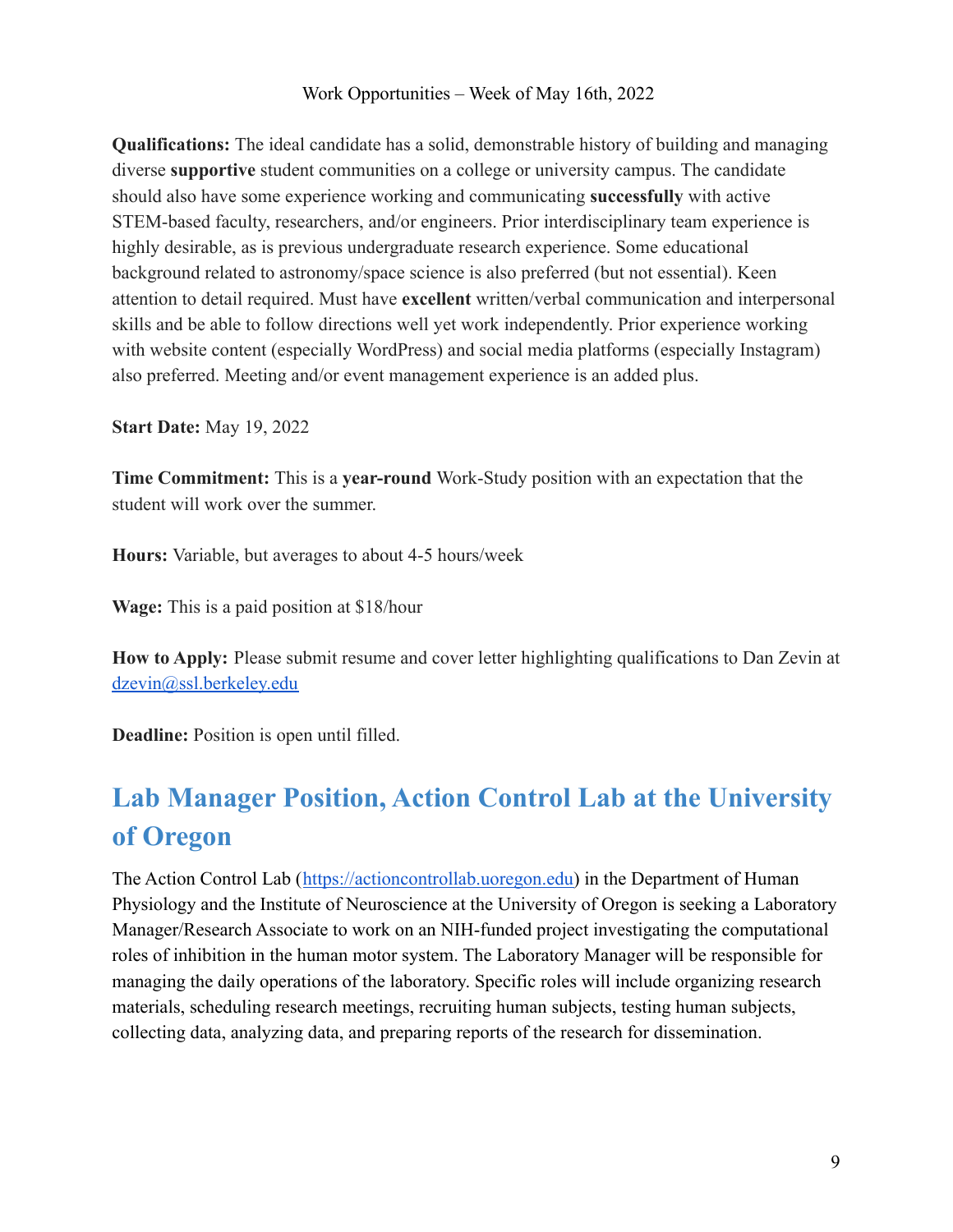This position is ideal for candidates interested in motor neuroscience, cognitive neuroscience, brain stimulation, electrophysiology, and neuroimaging. We are looking for a highly conscientious and motivated individual with excellent communication, organizational, and coding skills.

Minimum Requirements

- Bachelor's degree in Neuroscience, Human Physiology, Psychology, or a related discipline.
- Experience with human subjects research.
- Computer coding skills.

Professional Competencies

- Excellent organizational and interpersonal skills
- Strong computer coding and technical skills (Python, Matlab, and/or R).
- Strong writing skills demonstrated through written communication (publications are a plus).

Preferred Qualifications

- Experience in the planning, implementation, and tracking of a research project comprising multiple assessments and/or large samples.
- Experience in recruiting and consenting human subjects.
- Experience in collecting and analyzing research data.
- Familiarity with signal processing and/or neuroimaging.
- Demonstrated interest in open science and reproducible research practices
- Demonstrated commitment to diversity, equity, and inclusion.

How to apply

Applications can be submitted at the following link:

[https://careers.uoregon.edu/en-us/job/527378/pro-tem-research-assistantassociate-human-physiol](https://careers.uoregon.edu/en-us/job/527378/pro-tem-research-assistantassociate-human-physiology-open-pool) [ogy-open-pool.](https://careers.uoregon.edu/en-us/job/527378/pro-tem-research-assistantassociate-human-physiology-open-pool)

Please address your cover letter to Dr. Ian Greenhouse  $(\text{img@luoregon.edu})$ , and feel free to reach out with any questions about the position.

# <span id="page-9-0"></span>**Space Sciences Lab Summer Undergraduate Position STUDENT DATAANALYST**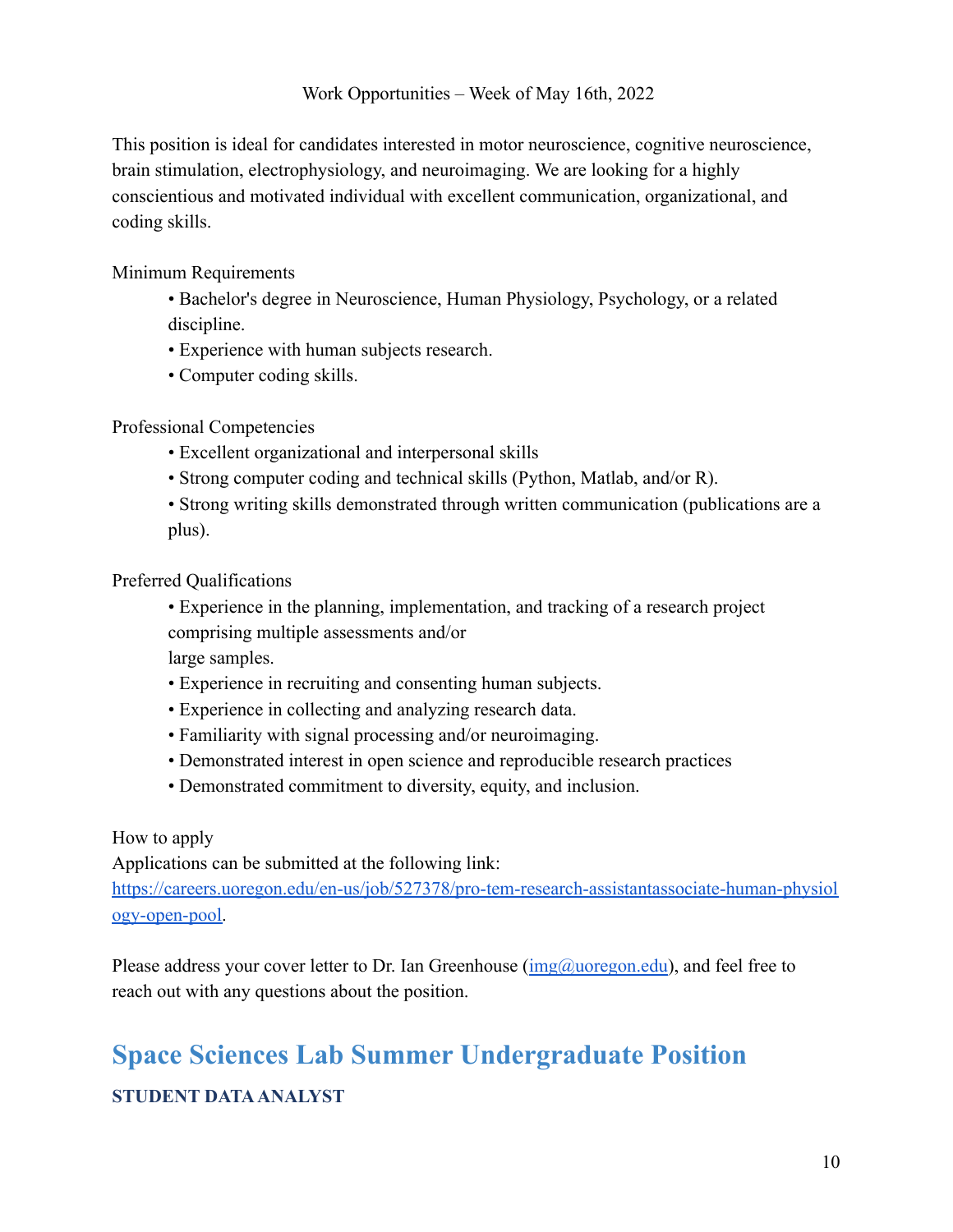## **BASICS**

Job Code: 004920, Student Assistant 3 Department: Space Sciences Laboratory (SSL) Work Hours: Monday – Friday. Between 9am and 5pm Hourly Rate:  $$16.32/hr - $25.00/hr$ . depending on prior experience Number of hires: 1 Start date: May 16, 2022 – August 12, 2022 Supervisor: Dr. Andrew Poppe, Assoc. Research Scientist, Planetary Science Group, SSL

## **JOB DESCRIPTION**

We are searching for a student Data Analyst to assist in preparing scientific datasets derived from NASA's *New Horizons* mission for formal submission to NASA's Planetary Data System (PDS). The student will work with Dr. Poppe at SSL (UC Berkeley) and remotely with collaborators at the Rochester Institute of Technology. The student will be responsible for preparing the datasets according to specific NASA standards, developing relevant documentation, and engaging with NASA PDS professionals for coordinating final data submission.

Specific tasks include:

- Prepare data products to be archived on NASA's PDS Small Bodies Node
- Data products include calibrated, masked images taken by the LORRI instrument on NASA's *New Horizons* mission
- Preparation includes ensuring files have the proper format, follow naming guidelines, and generating text files with descriptions of each file and properties of the entire set
- Read through detailed instructions on proper formatting and procedures that must be followed
- Create label files for each data product using automated tools and possibly developing your own programs/tools for automation as needed
- Create documentation and file structure for the data products and labels
- Learn to use custom software tools provided by the PDS archive
- Perform validation of products to verify formatting requirements have been met
- Communicate with NASA PDS Node representative as needed to ask questions and coordinate archiving plans

## **QUALIFICATIONS**

• Experience/knowledge of programming languages, particularly Python and/or C/C++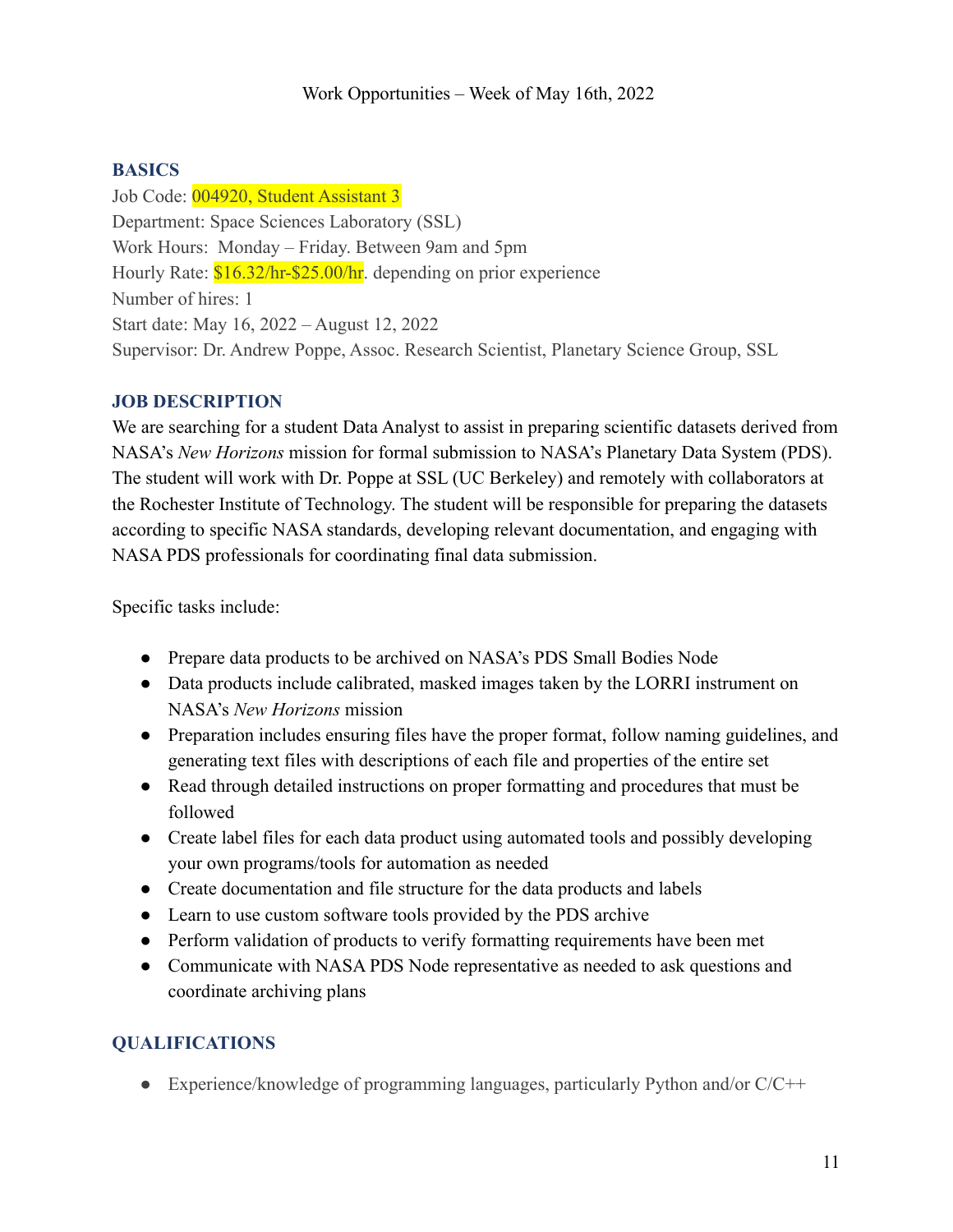- Experience with Linux/Unix operating systems and command-line tools
- Familiarity with Excel and/or other spreadsheet software
- Comfort learning new software packages, as required
- Experience creating formal written documentation to specification
- Clear, professional communication skills

<span id="page-11-0"></span>Please email your cover letter and resume to Dr. Andrew Poppe at [poppe@berkeley.edu](mailto:poppe@berkeley.edu)

# **MRI Research Assistant Position Available**

#### **MRI Research Assistant Position Available at UT Health Science Center at Houston:**

- This researcher will be part of a large multi-year investigation that examines effects of responsive parenting intervention on brain development and self-regulation in toddlers born preterm.
- The primary responsibilities of this position include assisting with all aspects of neuroimaging data collection including running the MRI scanner, organizing structural and functional data, basic processing of structural and functional data, and coordinating some lab activities.
- This would be an excellent position for a graduating senior who wishes to hone their research skills before continuing to postgraduate or medical school studies.
- Our research team provides a lively, collaborative, supportive intellectual environment and UT Health Science Center at Houston offers excellent employee benefits.

This position is open for a start date of July 1st 2022. A minimum 2-year *commitment* is preferred. Applications will be accepted until the position is filled. Review of applications will begin May 16th, 2022.

#### **Requirements:**

- BA/BS in Psychology, Cognitive Science, Neuroscience or other related scientific field
- Evidence of work/internship experience requiring a high level of attention to detail
- Strong computer skills
- An ability to solve technical problems independently
- Strong organization skills
- Some prior research experience
- ●

Preferred applicants will have experience conducting research with children and diverse populations. English and Spanish language proficiency would be advantageous.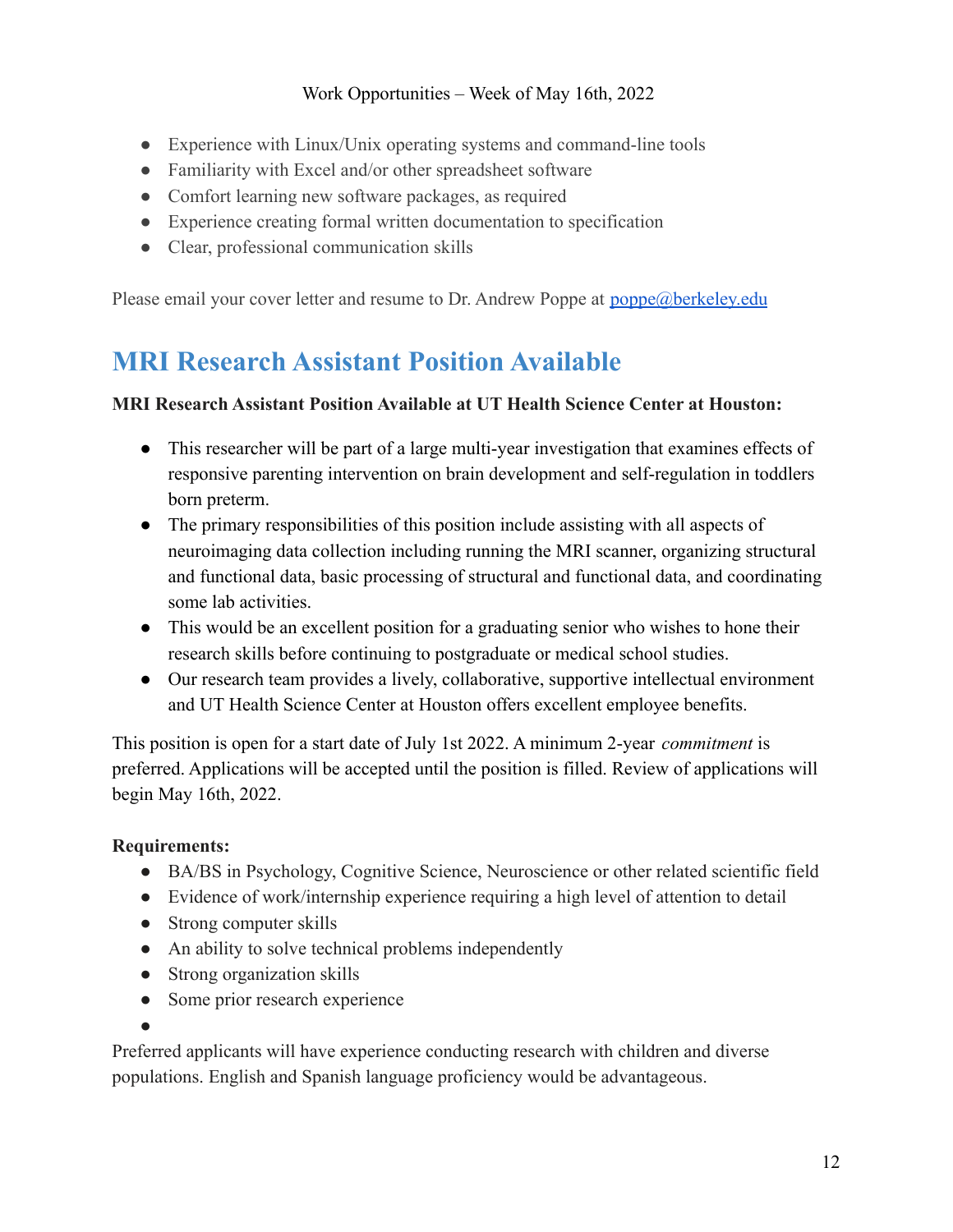## **Apply on the UTHEALTH WEBSITE:**

[uth.referrals.selectminds.com/jobs/research-assistant-i-childrens-learning-institute-tmc-14030](https://uth.referrals.selectminds.com/jobs/research-assistant-i-childrens-learning-institute-tmc-14030) Job title: Research Assistant I - Children's Learning Institute (TMC) Requisition number: 2200016B Please refer any questions to Dr. DeMaster (713) 500-8315 [dana.m.demaster@uth.tmc.edu](mailto:dana.m.demaster@uth.tmc.edu)

# <span id="page-12-0"></span>**Relationships and Social Cognition Lab Position**

**LAB Faculty:** Ozlem Ayduk **Supervisor:** Ozge Ugurlu **Webpage:** <https://rascl.berkeley.edu/>

#### **POSITION FOR SUMMER 2022**

Relationship and Social Cognition Lab (RASCL) is looking for research assistants to work in a project investigating the development of children's ability to recognize and understand other people's emotions and development of emotion regulation in conjunction with self-control.

#### **Objectives and goals of the project**

The overarching goal of the current research is to better understand why delay of gratification is a powerful predictor of developmental outcomes and what aspects of the family environment function to cultivate this skill. We will measure delay of gratification ability in a sample of 5-to-8-year-old children and will evaluate whether performance on this task relates to an array of child competencies and parent-child dynamics.

#### **Work procedures**

New research assistants in the Relationships and Social Cognition Lab (RASCL) will be expected to recruit participants, schedule families, and welcome them to the lab, collect new data, code videotape data for behaviors, clean and organize existing data collected in the lab, and analyze them. To run participants in the lab, research assistants will get proper training. The research assistant will arrive to the assigned room in Berkeley Way West and prepare the experiment materials prior the schedule time. Then they will conduct the experiment, debrief, and thank the participant for participating.

#### **Research assistant should:**

Be motivated to work with children, learn more about emotion recognition and self-control. Have good communication and organizational skills, be really detail oriented and feel comfortable interacting with parent and children. Weekly 15-20 hours of dedication.

#### **Mentor's contribution and commitment:**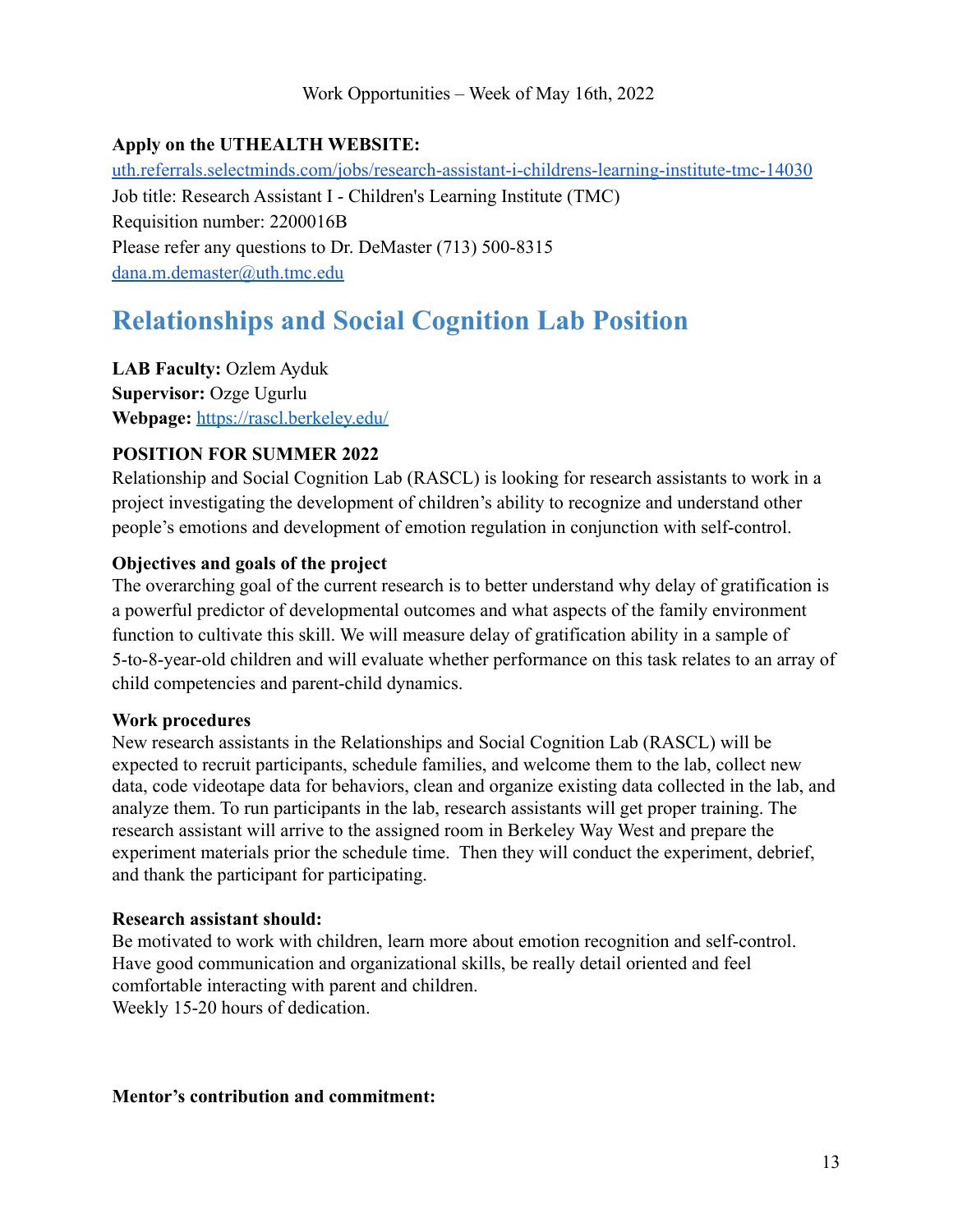The research mentor will train all research assistants in how to design and execute research studies, and how to record and manage data.

#### **Final Evaluation and Grading:**

There will be no formal assignment as part of this course; final evaluations will be based on students' dedication to their position. Research assistants will be expected to remain available for the number of hours assistant and mentor have agreed upon, to show up to these hours on time, and to uphold all research ethics when conducting studies.

**How to apply:** Email to [ozge.ugurlu@berkeley.edu](mailto:ozge.ugurlu@berkeley.edu) **Deadline:** Until the position is filled**.**

# <span id="page-13-0"></span>**Job Opportunity for Graduating Seniors - School Psychology Team Assistant**

*"Our school psychology team at The Lang School in NYC is looking for an assistant for Fall 2022. We think this position would be great for a psychology major that just graduated and is looking to learn more about school psychology. I am attaching the job description below; please share it with any students in your department who may be interested."*

Find the job posting here: [https://drive.google.com/file/d/1RPArZZlgBwMiczkxiGlzQdJ4KQ8-lJ\\_N/view?usp=sharing](https://drive.google.com/file/d/1RPArZZlgBwMiczkxiGlzQdJ4KQ8-lJ_N/view?usp=sharing)

# <span id="page-13-1"></span>**Job Opening for Psychology/Neuroscience Full-Time Lab Manager/Research Assistant at Virginia Tech**

*I am a Lab Manager in the labs of Drs. Pearl Chiu, Brooks King-Casas, and Stephen LaConte at the Fralin Biomedical Research Institute at Virginia Tech Carilion Research Institute ([lab](https://fbri.vtc.vt.edu/research/labs.html) [information\)](https://fbri.vtc.vt.edu/research/labs.html) in Roanoke, Virginia. We are currently seeking a new lab manager and would like to get the word out to undergraduates who are interested in such a position.*

Projects in the labs combine methods from experimental and clinical psychology, neuroscience, and behavioral economics with functional neuroimaging (fMRI) to investigate decision-making in healthy and clinical populations (including adults with mood/anxiety/substance disorders, and at-risk youth). Training will be provided for all aspects of the job. This is an excellent opportunity for those interested in graduate school in clinical or cognitive psychology/neuroscience.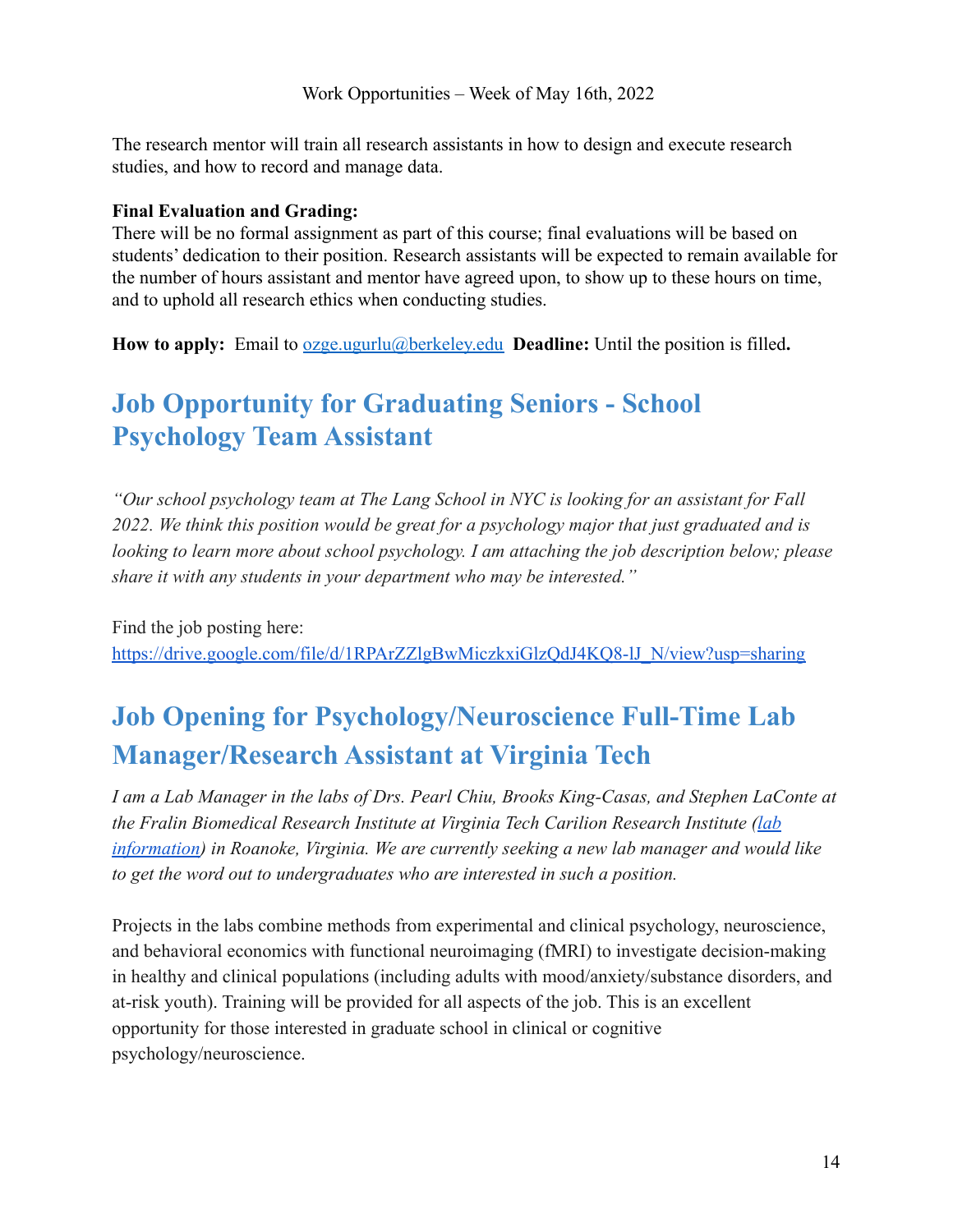I have attached a [complete description of the job](https://drive.google.com/file/d/14yUV395ya5akZRHtrfJwBs2ITnTf_T8O/view?usp=sharing), and here is the [link](https://careers.pageuppeople.com/968/cw/en-us/job/520126/research-assistantlab-manager) for the posting on the Virginia Tech website. Students can also visit: <https://jobs.vt.edu/> and search job posting #520126.

# <span id="page-14-0"></span>**Summer Campaign Job Opportunities to Protect the Environment**

Want to spend your summer building skills that will help you launch your career, while working on urgent issues you care about like protecting the environment and our public health? Work with Environment California and the Fund for the Public Interest to Save the Bees!

## [Find out more and apply here!](https://publicinterestnetwork-dot-yamm-track.appspot.com/1ESYj5fdDVxEuosnA10YhOmQ63YaMyS6oeCrRRODCbwhulDCLgAFNepVXTe6L7a-k_ntU9g4qgCVVdlc2Vnmv1OOOFMPc1RFA9MtXUfrEzOLmwR3bQfKX_s8Yk-Llo0AM0kJqynRI8Ho)

We'll be hosting information sessions this Friday, and you can call us at (714) 323-2020 to schedule an interview.

Fund for the Public Interest is seeking hard-working individuals with a passion for social change to fill citizen outreach and Field Manager positions across the country this summer. With offices in selected cities across the country this summer, we are hiring full-time staff, with leadership opportunities available, to work on issues like stopping plastic pollution and getting pesticides out of our food supply.

- Get experience with the leadership and campaign skills and build connections needed to launch your career
- Educate and engage citizens on pressing issues
- Build membership and raise money for environmental and social change groups

[Find out more about summer jobs to protect the environment here.](https://publicinterestnetwork-dot-yamm-track.appspot.com/1sMh_Nv1txQmNjfLtoFlIeXexIqhq2lzVXC9pp2_oFWdxlDCLgAFomM50JhEnElCaGkazK80GTukbNTuHNG37lJT8ppmHwZBoD7elOcYSticI24gk4WcmRipwNx_keonwdksJcxp31P4)

# <span id="page-14-1"></span>**PATH to Care Center Hiring Undergraduate Student Staff**

Do you want to aid in campus wide interventions to prevent violence and support survivors? The PATH to Care Center is currently hiring paid undergraduate student staff for the 2022-2023 academic year, contingent on budget approval. Applications for the positions of Peer Coordinator and Peer Educator are being accepted on a rolling basis.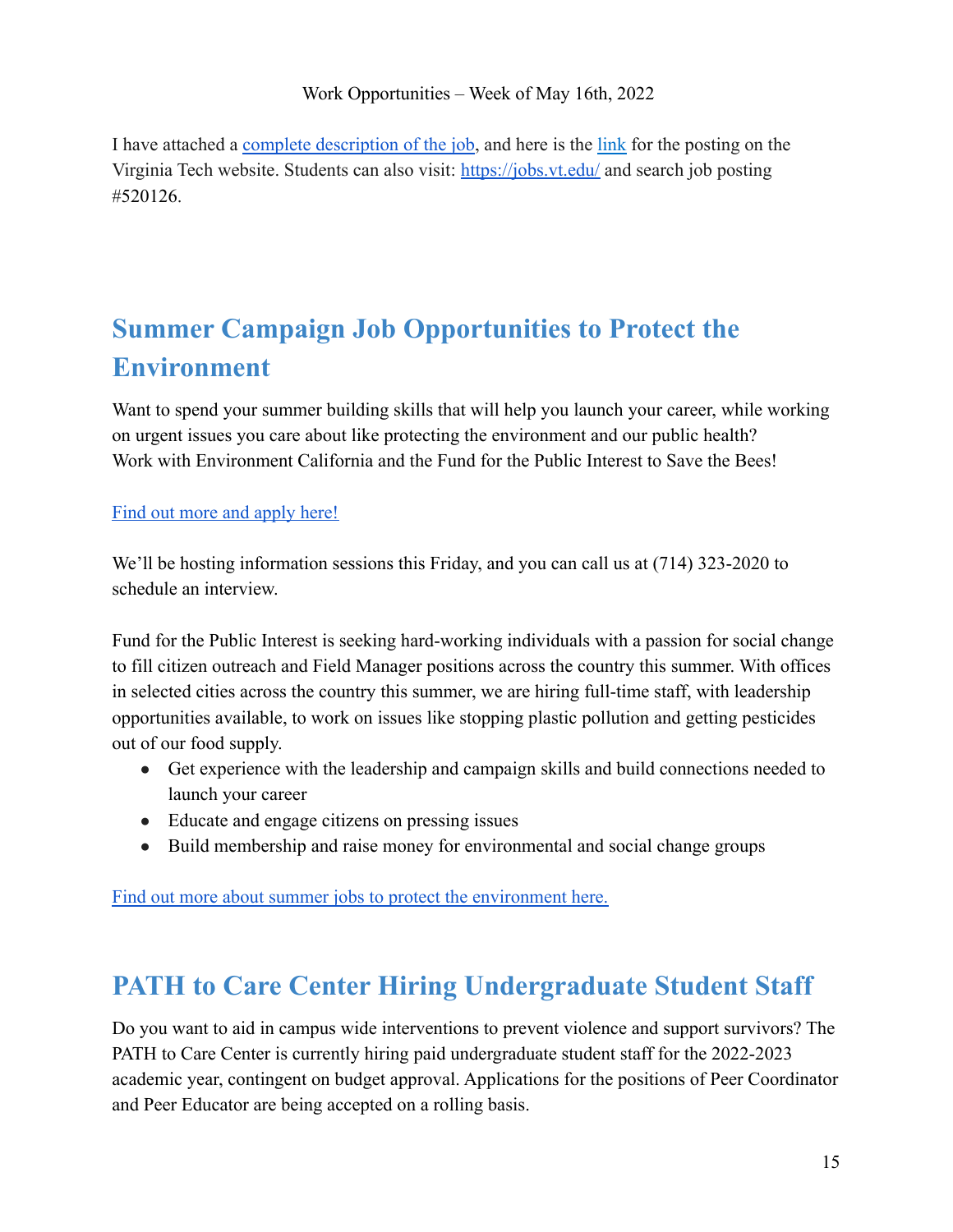We encourage all who are interested to apply, especially people of color, LGBTQ+ folks, undocumented students, transfer students, non-traditional students, student parents, first-generation college students, underground scholars, and men (trans and cis). We encourage students with work-study to apply.

For more information on position expectations and to apply, please visit our [Google form](https://docs.google.com/forms/d/e/1FAIpQLSfKmdMN8bl-nY8jiylgjdaozPaOUFA_tSW_r-AV62Jz-IfztQ/viewform).

We look forward to receiving your application, and please circulate this to any students that you think might be interested in applying.

Please do not hesitate to email [pathtocare@berkeley.edu](mailto:pathtocare@berkeley.edu) if you have any questions.

# **Berkeley Psychophysiology RA Lab Positions**

The [Berkeley Psychophysiology Lab](https://bpl.berkeley.edu/) (Dr. Robert Levenson) is seeking motivated and reliable volunteer research assistants to get started immediately on one of five projects, which will include the following tasks and weekly commitments: (1) RAs will be trained to process physiological data using QRSTool software, which allows us to analyze the physiological responses of research participants as they experience various emotions. This project requires around 4 hours of remote work, in addition to a 1-hour remote meeting; (2) RAs will be trained to conduct behavioral coding using CodeBlue software to identify and analyze facial and behavioral expressions of couples engaged in conversation. This project requires around 3.5 hours of remote work, in addition to a 1-hour remote meeting; (3) RAs will be trained to prepare data for analysis. We are looking for RAs who are detail-oriented, conscientious, and looking for experience with data preparation. The time commitment would include 2-3 hours of remote work; (4) RAs will be trained to read, prepare, and discuss interviews about caregiver experiences. This would include 2-3 hours of remote work; and (5) RAs will be trained to help collect and clean data from our laboratory-based studies on emotion. This would involve learning about eye-tracking and physiological data collection, data entry, and other tasks related to keeping a study going. This would require at least 6 hours of in-person work.

If you are eager to start gaining research experience and interested in learning more about our projects, [please complete an application](https://bpl.berkeley.edu/research_positions.html) and send it to [claire.ida.yee@gmail.com.](mailto:claire.ida.yee@gmail.com) Please include if there is a specific project that you are interested in working on, or learning more about, or if you are looking for general lab experience.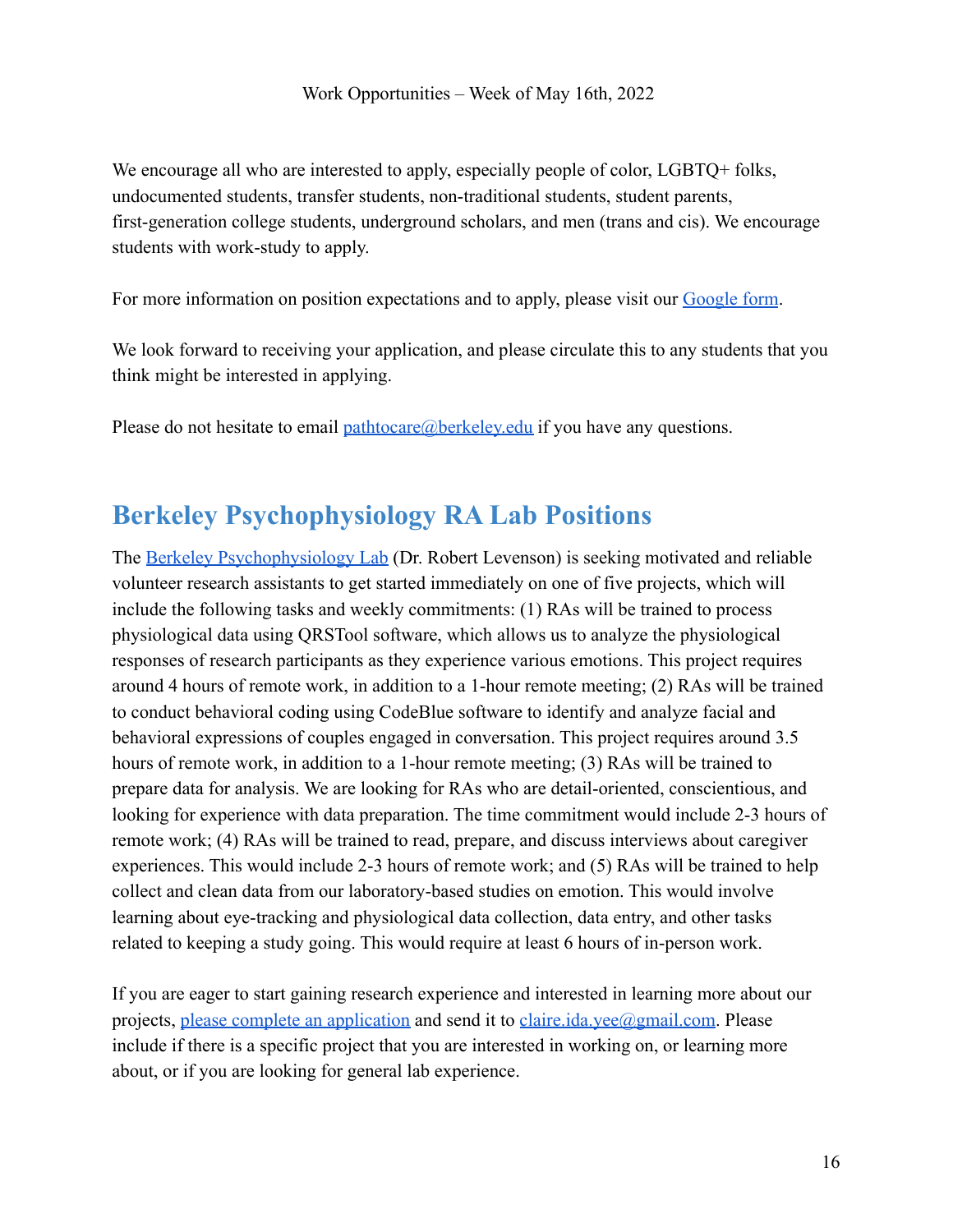# **Seeking Summer Paid RA in Psych/Helen Wills**

The Building Blocks of Cognition laboratory, led by Professor Silvia Bunge, seeks a paid undergraduate research assistant. The successful candidate will be compensated at  $\sim $16/h$ our for a variable number of hours per week. The research assistant will work closely with a full-time lab manager, helping out with behavioral  $&$  MRI data collection on a study involving healthy young adults, examining how the brain represents abstract concepts.

We seek an RA who is available to begin in early June and work a variable number of hours. Given the unpredictability of scanner availability, candidates must have a fairly flexible schedule over the summer, including on weekends. Candidates must be well-organized, reliable, and responsive, and have good interpersonal skills. The ideal candidate will have an interest in neuroscience, would be potentially interested in staying on as a research assistant through next school year (for course credit), and aspires to graduate or medical school.

For more information, please contact the lab manager: Anthony Dunn  $\leq$ anthonydunn@berkeley.edu>

Applicants should submit a CV and brief cover letter to Anthony.

# **Job Posting (WestCoast Children's Clinic)**

#### **Foster Youth Support Counselor**

Are you looking to gain experience in the mental health field? Do you need flexible work based on your school schedule? Are you wanting a role where you make a difference? WestCoast Children's Clinic is hiring!

WestCoast Children's Clinic is seeking skilled Foster Youth Support Counselors who are committed to helping children and youth in the foster care system reach their full potential within the Screening, Stabilization, and Transition Program (STAT) at the Alameda County Assessment Center in Hayward. The STAT Support Counselor is specifically responsible for the basic care and supervision of children, ages 0-18, who have been removed from their home for reasons of abuse and/or neglect or who are changing placement within the foster care system. At the Assessment Center, Support Counselors provide community-based, intensive strategies to address current needs for stabilization, crisis intervention and trauma-focused treatment.

We are currently hiring Support Counselors for both **Relief** (part time; two 9-hour shifts per week minimum) and **Full Time** (40 hours/week or 32 hours/week) positions.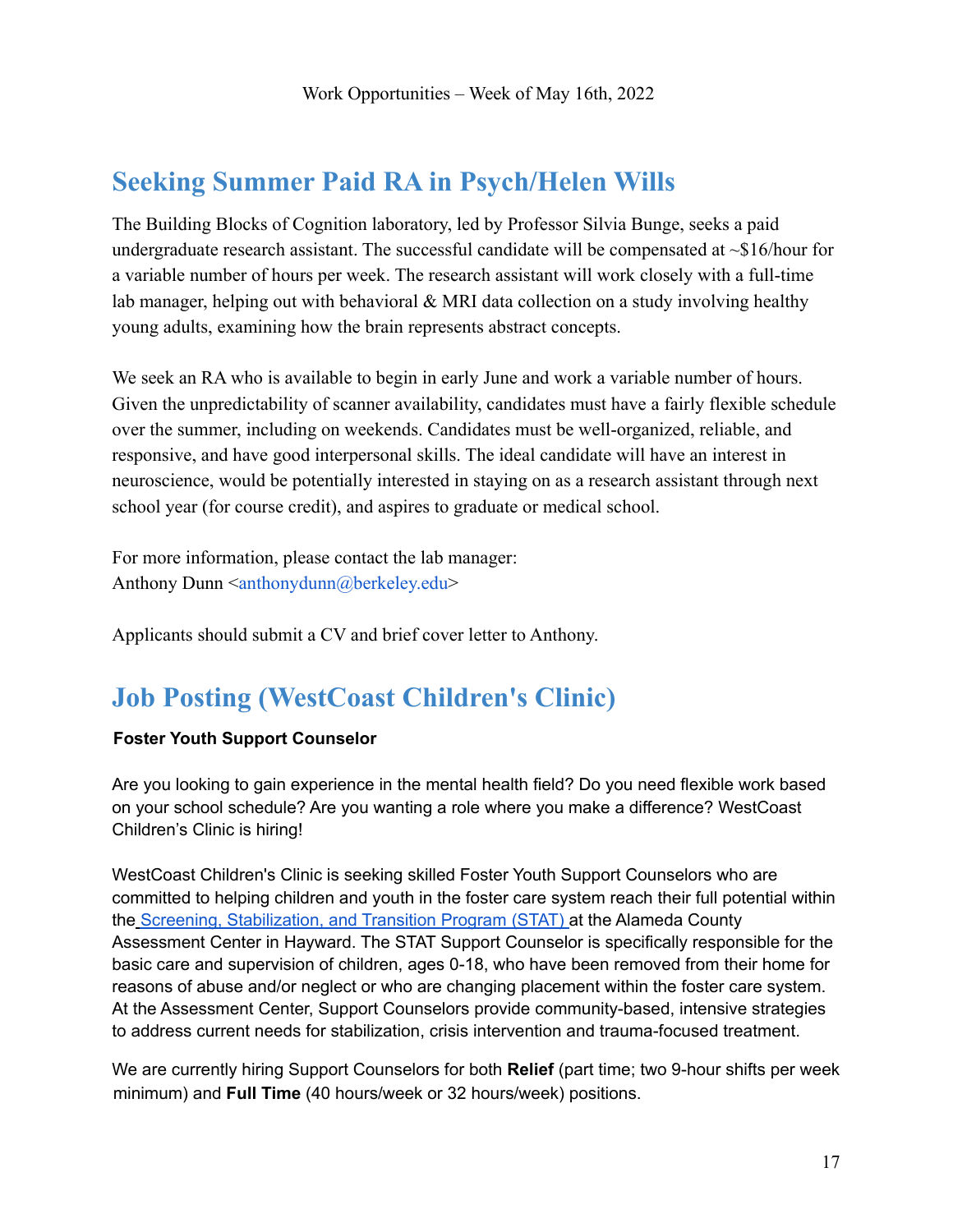The ideal candidate has:

- Must be at least 21 years of age to apply (per CCL operating requirements)
- Bachelor's degree preferred preferably in psychology, social work, education, child development, or another social science.
- Prior experience working with children in a residential treatment setting is
- preferred.
- History of excellent attendance and punctuality in previous jobs.
- Competencies related to job functions includes assessment, crisis intervention, accurate and timely medication administration.
- Comfortable working in a multicultural/diverse environment, sensitive to issues of race, class, and ethnicity.

Position Details and Compensation:

- **Relief:** Hourly rate starts at \$20.00 per hour, plus additional 5% differential for Spanish language fluency, as well as extra Overnight and Weekend pay differential. Health benefits are not included for relief positions. This position is located at the Assessment Center in Hayward, CA.
- **Full time**: Salary starts at \$20.60 per hour, plus a 5% language differential, if applicable. Includes competitive benefits package, 403(b) plan, and performance-based compensation.

Reach out to hr@westcoastcc.org with any questions. More information and applications available at:

**Relief**: https://www.westcoastcc.org/work-here/?gh\_jid=4168611004 **Full time**: [https://www.westcoastcc.org/work-here/?gh\\_jid=41145](https://www.westcoastcc.org/work-here/?gh_jid=41145)

# **Seeking Research Coordinator with UMass Chan Medical School (hybrid/remote opportunity)**

Position Title: Clinical Research Coordinator II Location: The Behavioral Health Equity Lab (B-HEAL) at the University of Massachusetts Chan Medical School, Department of Psychiatry Hours: Full-Time Supervisor: [Ayorkor Gaba, Psy.D.](https://profiles.umassmed.edu/display/17919094) Position Summary: The B-HEAL Clinical Research Coordinator is the front-line coordinator for

all things research at B-HEAL.

Our Research: Our grant-funded research projects focus on behavioral health, behavioral health treatment, equity, and cultural adaptations. Sample projects include: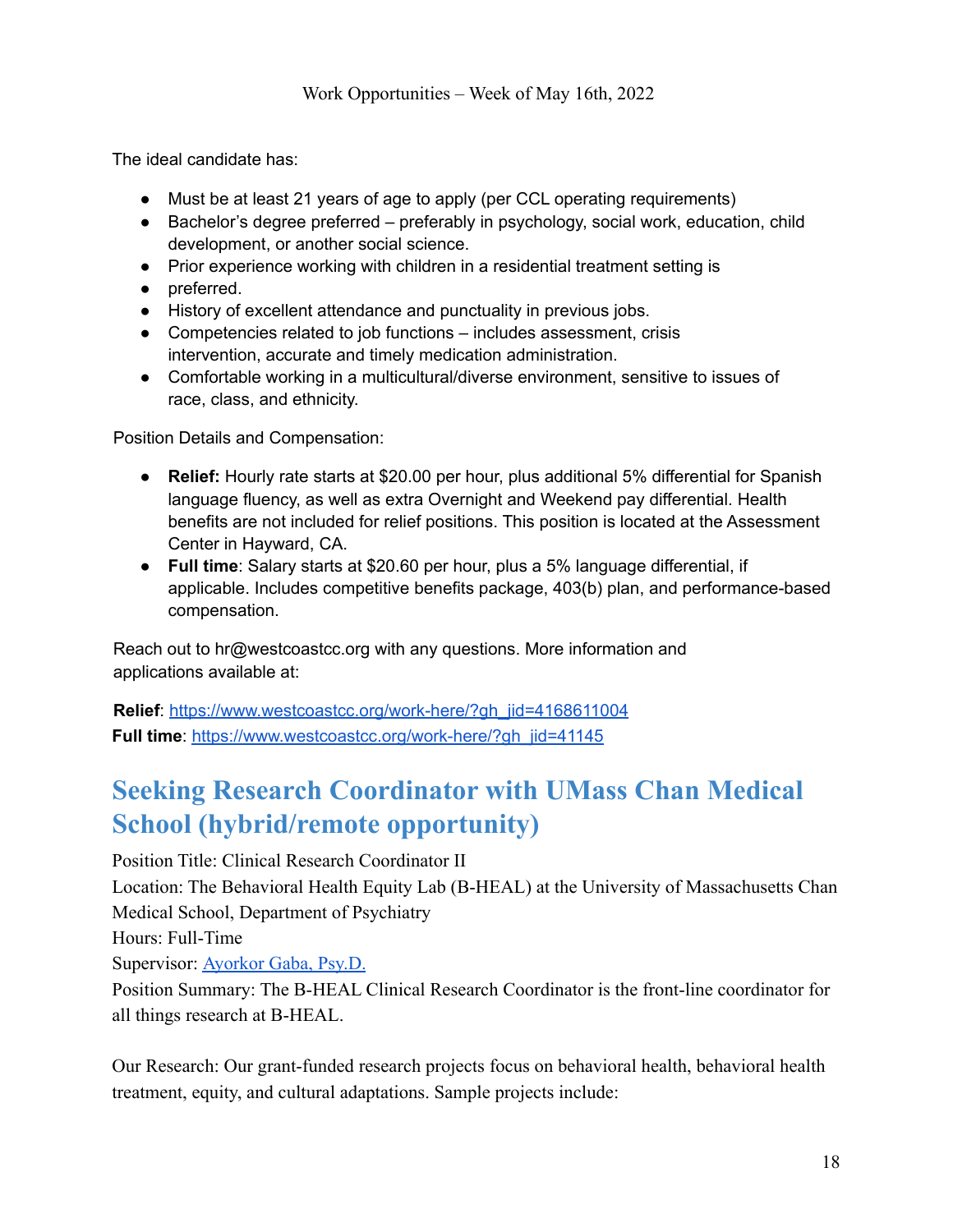- A mixed methods study of racial/ethnic disparities in co-occurring mental health and substance use treatment engagement and outcomes in Adult Drug Treatment Court.
- A mixed methods evaluation of a co-occurring mental health and substance use disorder intervention in an Adult Drug Treatment Court.

## Position Description:

This position requires a talented individual who is highly organized, detail-oriented, and independently driven to complete tasks. An ideal candidate will be flexible, resourceful, and effectively work within a diverse team. The coordinator will also serve as a point of contact for internal and external partners. This requires a high-level of interaction with a wide range of individuals and organizations including people served, providers, and administrators in the health, behavioral health, and criminal legal system, researchers, and leadership at state agencies, etc.

## Essential Functions:

- Research Project Management
	- Draft and update IRB documentation
	- Monitor adherence to study protocols, including all regulatory (e.g., IRB) requirements
- **Study Implementation** 
	- Contribute to the design of study related data collection tools and procedures (e.g., focus group interview guides)
	- Recruit, screen, enroll research participants in accordance with the IRB approved protocols and all applicable regulations, including HIPAA
	- Conduct participant study visits and/or interviews (please note many study visits/interviews are conducted by Zoom or telephone)
	- Support facilitation of a community advisory board consisting of adults with lived experience with the criminal legal system, substance use, and/or mental health conditions
- Data Management & Analyses
	- Conduct preliminary quality assurance reviews of study data
	- Conduct and code qualitative interviews
	- Track and maintain study data in our data management system
	- Support data analyses and visualization
- Dissemination & Communication
	- Provide written summaries from literature searches and related sources
	- Participate in grant proposal and manual development
	- Draft, edit, and proofread research correspondence and reports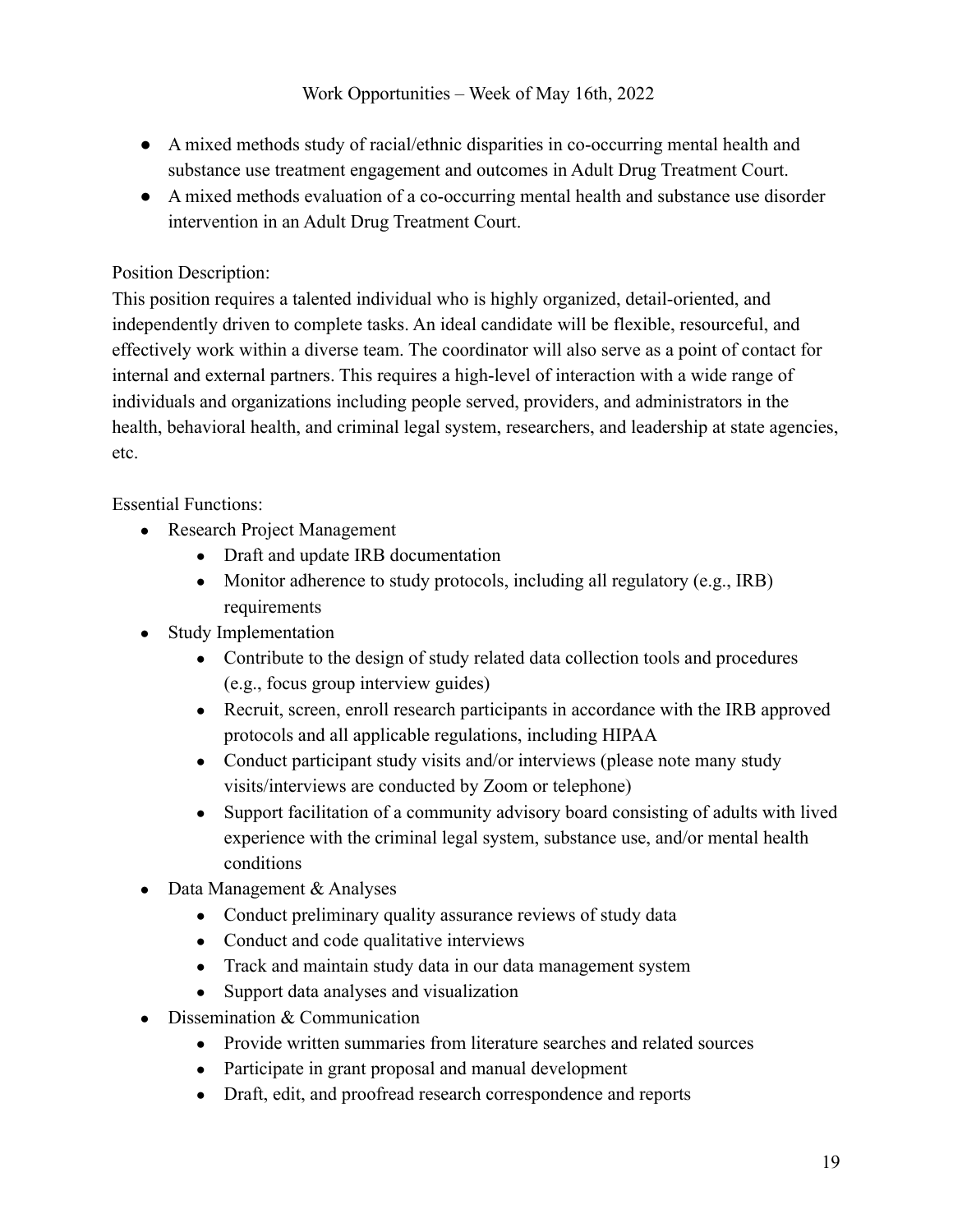- Draft materials for presentations and meetings
- Perform other duties as required

### Qualifications

- Bachelor's degree in a scientific or health-related field, or equivalent experience
- Ability to travel to off-site locations (as needed)
- Demonstrated commitment to social justice and success in cultivating and serving diverse and inclusive environments
- Advanced Microsoft Office (Word, PowerPoint, Excel) knowledge and skills
- Preferred REDCap and SPSS Knowledge and skills
- Excellent communication, writing, organizational, and interpersonal skills

### Optional Qualifications

- Mental health, substance use disorder, treatment, and/or health equity research background preferred
- Qualitative software (e.g., NVIVO) and analysis experience

### Non-Optional Qualifications

We want you to consider joining our team if health equity and social justice are values you share and passions you have and want to pursue in your career. Ideal team members must demonstrate some understanding of health equity and social justice to perform the duties of their role.

#### Applicant Recruitment

Think you have what it takes, but not sure you check every box? Reach out to us anyway! We'd love to talk and determine together whether you could be a great fit! Research shows that men apply to jobs when they meet an average of 60% of the criteria, whereas women and other marginalized folks tend to only apply when they check every box. You should know that we want to meet you and see what boxes you checked and talk about the boxes that you may have chosen not to check.

#### Accommodations

Reasonable accommodations will be made to enable individuals with disabilities to perform the essential functions of the position.

Are you interested in this position, then let us know? Send us a brief cover letter and your resume or CV. Make your letter about your passion for the work and your fit for the position. How are you unique and what do you bring to this work? We can read your CV and see where you have worked, so this letter should be all about you and your passion for the type of work. We